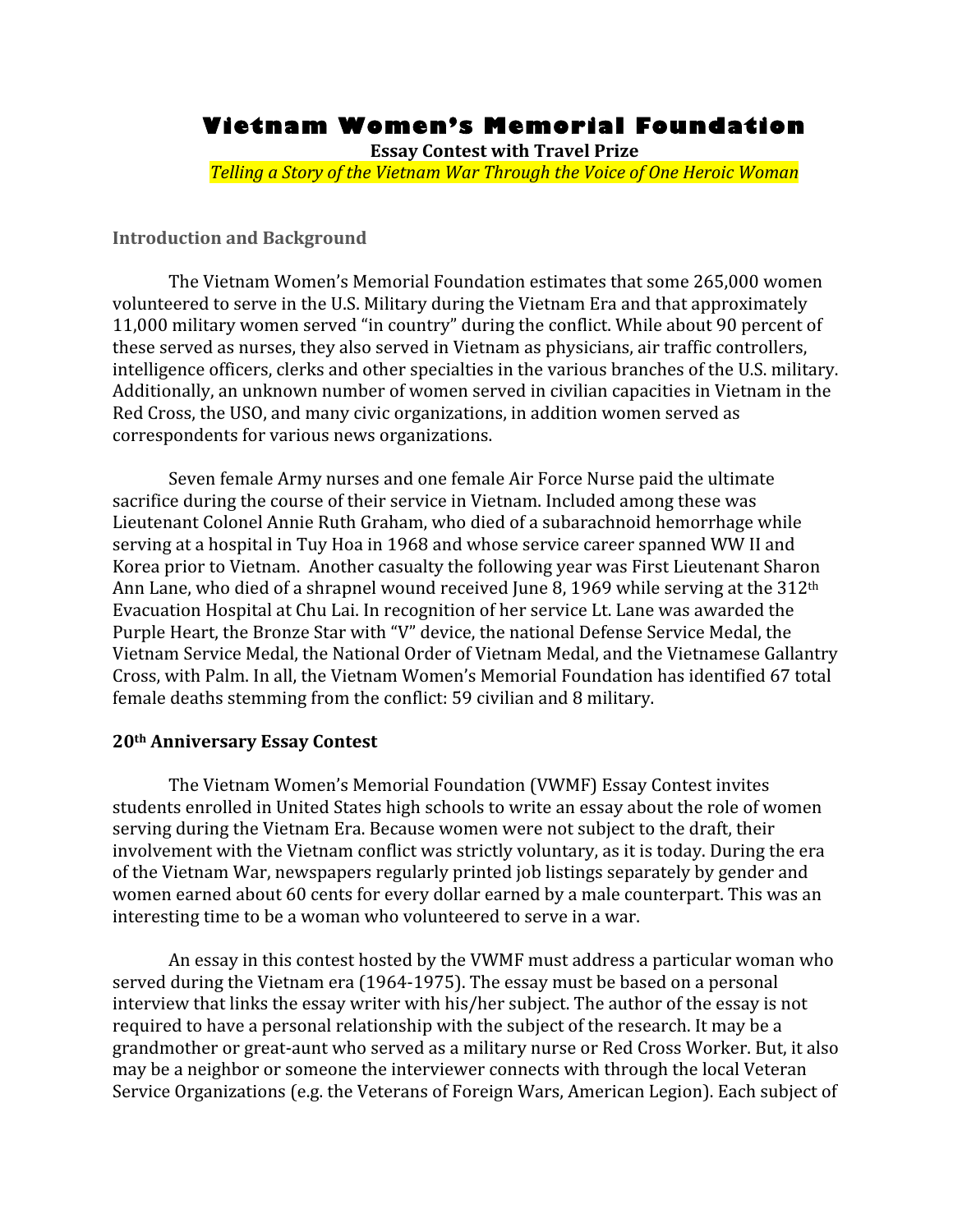an
essay
should
be
a
woman
who
exhibited
the
values
of
patriotic
service,
perseverance, compassion
and
commitment
to
duty
exemplified
by
the
67
women
who
paid
the
ultimate sacrifice and their 265,000 sisters who engaged in active service to their country during the Vietnam Era. The essay must not stop with mere recitation of the selected woman's life but must additionally reflect on the meaning of that life as a model for social influence and furthering the progress of American ideals. The essay may detail the relationship the writer has to the subject, but it is not necessary.

# **Essay
Contest
Prize
Information**

The winner of the competitive essay contest will be awarded the following:

- Round trip coach airline tickets for the student, a teacher, and a parent/guardian to Washington D.C. for the 20<sup>th</sup> Anniversary of the Vietnam Women's Memorial in
November
2013.
Travel
arrangements
will
be
coordinated
through
the Vietnam
Women's
Memorial
Foundation.
- Two rooms at the Embassy Suites Hotel on 22<sup>nd</sup> Street, NW (The VWMF headquarters
hotel)
in
Washington
D.C.
for
two
nights
during
the
weekend
of November
9 ‐11,
2013.
- A \$250 stipend for the essay winner.
- The essay winner will be invited to read his/her essay at the 20<sup>th</sup> Anniversary "Storytelling
at
the
Vietnam
Women's
Memorial:
In
Their
Own
Words"
on November
11,
2013.
This
reading
will
be
video
recorded
for
possible
future publication.
- Portions of the winning essay will be published in the Vietnam Women's Memorial
Foundation
Newsletter
and
the
entire
essay
will
appear
on
the
VWMF web
site.

# **Essay
Requirements
and
Judging
Criteria**

- The essay must be no longer than 1000 words.
- The essay must be the original work of the submitting author and must contain MLA style footnoted attribution for any non-original material. It is understood that the submitting
author
may
need
to
perform
research;
however,
citing
from
Wikipedia
or other
websites
lacking
scholarly
institutional
affiliation
and
peer
review
should
be strictly
avoided.
- The essay must not only present the facts identifying the individual and describing her
characteristics
but
must
also
provide
the
analysis
and
argument
for
how
the facts
demonstrate
social
influence
and
furtherance
of
American
ideals.
- Essays must result from interviews or first-hand discussion with the subject.
- The essay must demonstrate strong writing skills, especially in
	- Organization,
	exhibiting
	interesting
	introduction
	and
	consistent thematic
	flow
	throughout;